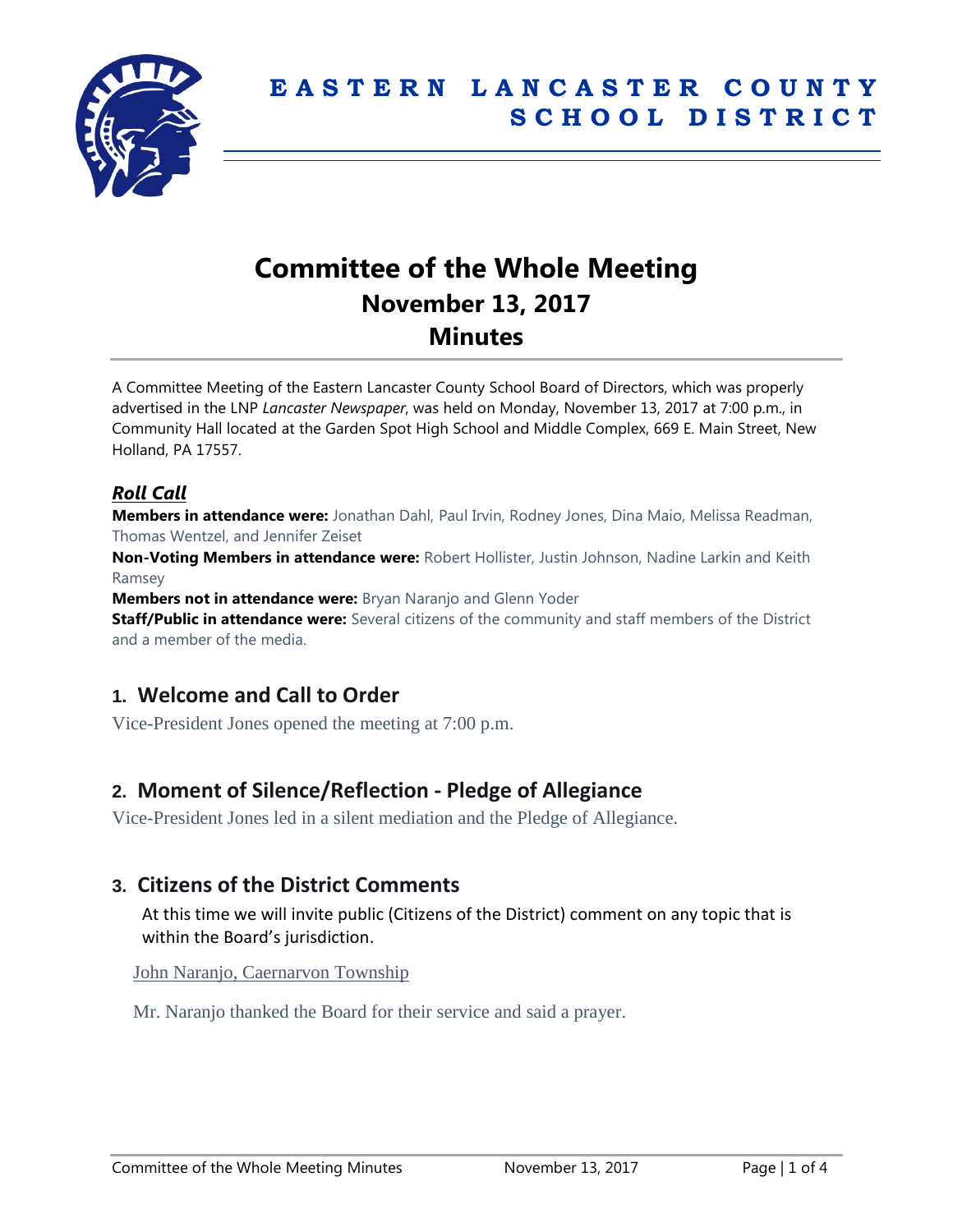## Heidi Hamrick, New Holland

Mrs. Hamrick thanked the Board and the Administration on the follow-up with her concerns regarding bullying in the School District.

# **4. Approve Personnel Report**

Mr. Wentzel made a motion to approve the personnel report. It was seconded by Mr. Irvin. The motion was approved. (7-0; 2 absent)

# **5. Property and Services**

#### **a. Action Item - Approve Resolution Authorizing Acquisition and Approving Agreement for Sale of 1240 Main Street, East Earl**

Mr. Ramsey reported that he had several actions items for the Board's approval for the finalizing of the purchase of two additional parcels adjacent to the Blue Ball Elementary School. He requested the Board to approve the Resolution authorizing acquisition and approving agreement for sale of 1240 Main Street, East Earl.

## **b. Action Item - Approve Resolution Authorizing Acquisition and Approving Agreement for Sale of 1238 Main Street, East Earl**

Mr. Ramsey also requested the Board to approve the Resolution authorizing acquisition and approving agreement for sale of 1238 Main Street, East Earl.

## **6. Program**

## **a. Action Item - Approval of Affidavit of Guardianship**

Dr. Larkin requested the Board to approve an Affidavit of Guardianship.

#### **b. Information Item - Enrollment Update**

Dr. Larkin presented the Board with an update on the District's current Enrollment comparing the recent district enrollment with that of 2016-2017. Administration and Board discussed the current enrollment of the District.

# **7. Management**

## **a. Action Item - a. Approve Bonita Stone and Jennifer Horning as a non-stipendiary Volunteer Coaches representing Garden Spot High School at all PIAA....**

Approve Bonita Stone and Jennifer Horning as a non-stipendiary Volunteer Coaches representing Garden Spot High School at all PIAA sanctioned swimming events per the request of the Athletic Department.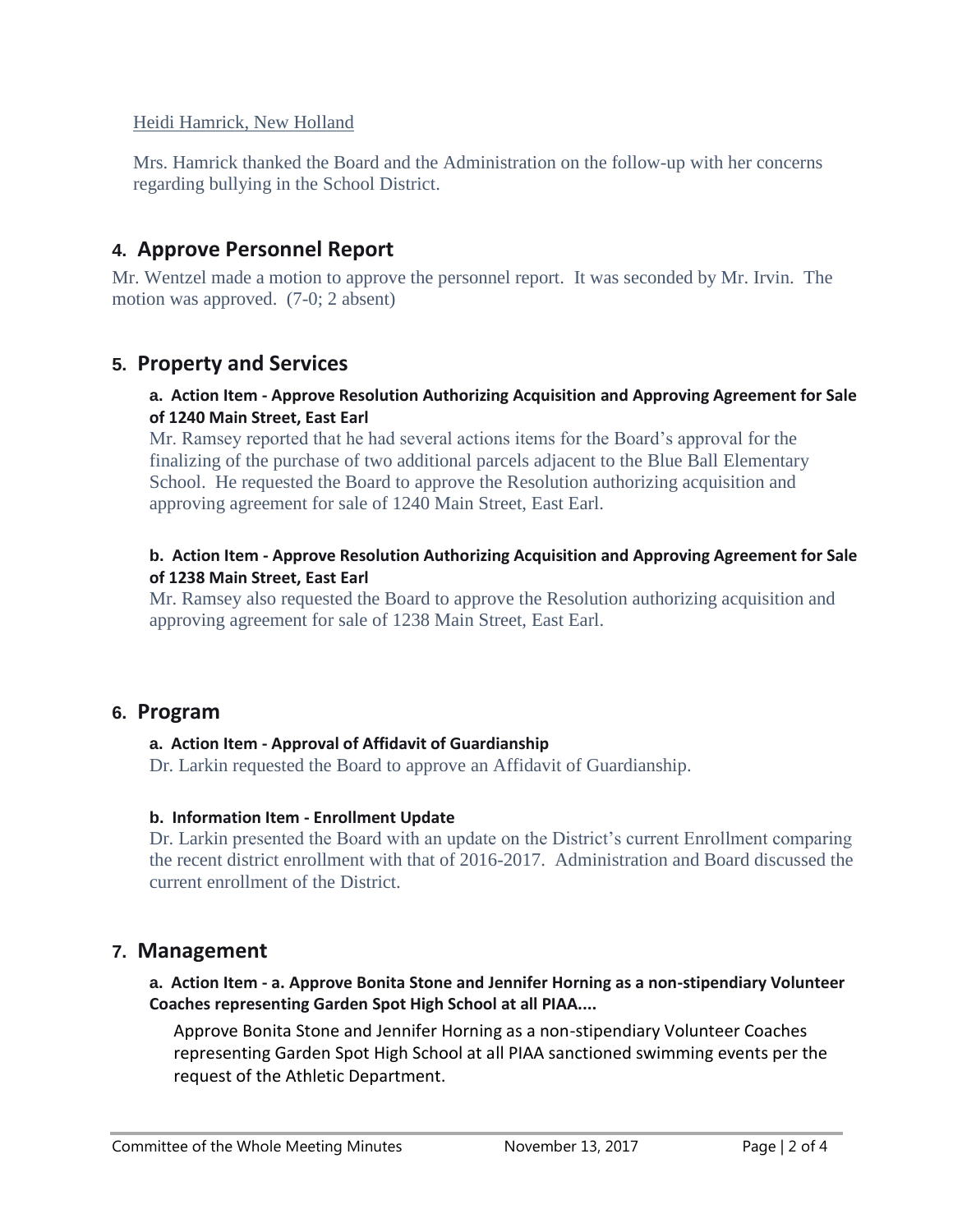Dr. Hollister requested the Board to approve the annual appointment of the volunteer coaches to represent Garden Spot at all PIAA sanctioned swim meets

## **b. Action Item - Approve a position to the extracurricular matrix for the Middle School Science Olympiad for 75 Units.**

Dr. Hollister requested the Board to approve the addition of a position to the extracurricular matrix for the Middle School Olympiad. He noted that this program was already active at the High School level and the Middle School program participants would then feed into the High School program.

## **c. Action Item - Approve Policy 815 Acceptable use of Internet/Network and Safety Policy. This is essentially an entire rewrite provided by the...**

Approve Policy 815 Acceptable use of Internet/Network and Safety Policy. This is essentially an entire rewrite provided by the law firm of Sweet, Stevens, Katz, & Williams Technology Specialist (Action Item for next month)

Dr. Hollister requested to approve the School Board Acceptable use of Internet/Network & Safety Policy 815. He noted that this version was almost a complete rewrite of the policy as a recommendation from a technology specialist from the District's Solicitor Sweet, Stevens, Katz, & Williams.

## **d. Information Item - Information regarding a number of new school code regulations signed into law by the Governor.**

Dr. Hollister informed the Board of several changes of new school code regulations that passed into law without the Governor's signature. These changes included the delay on the exit criteria of passing of the Keystone exams, required training for School Board members, the reduction of the timeframe from 150 days to 90 days of the expiration date for a school board to make a decision about whether to renew a superintendent contract, allowing school districts to furlough teachers for economic reasons, and the constitutional amendment to allow the state to increase the homestead taxes to 100%.

# **8. Announcements**

Dr. Hollister reminded the Board that the School Board Reorganization meeting and Committee of the Whole meeting would occur on the first Monday of December on the 14<sup>th</sup>. The regular Board meeting would then be held December 18<sup>th</sup>.

# **9. Adjournment**

Mr. Wentzel made a motion to adjourn the meeting at 7:45 p.m. with a second by Mrs. Zeiset. The motion was approved. (7-0; 2 absent)